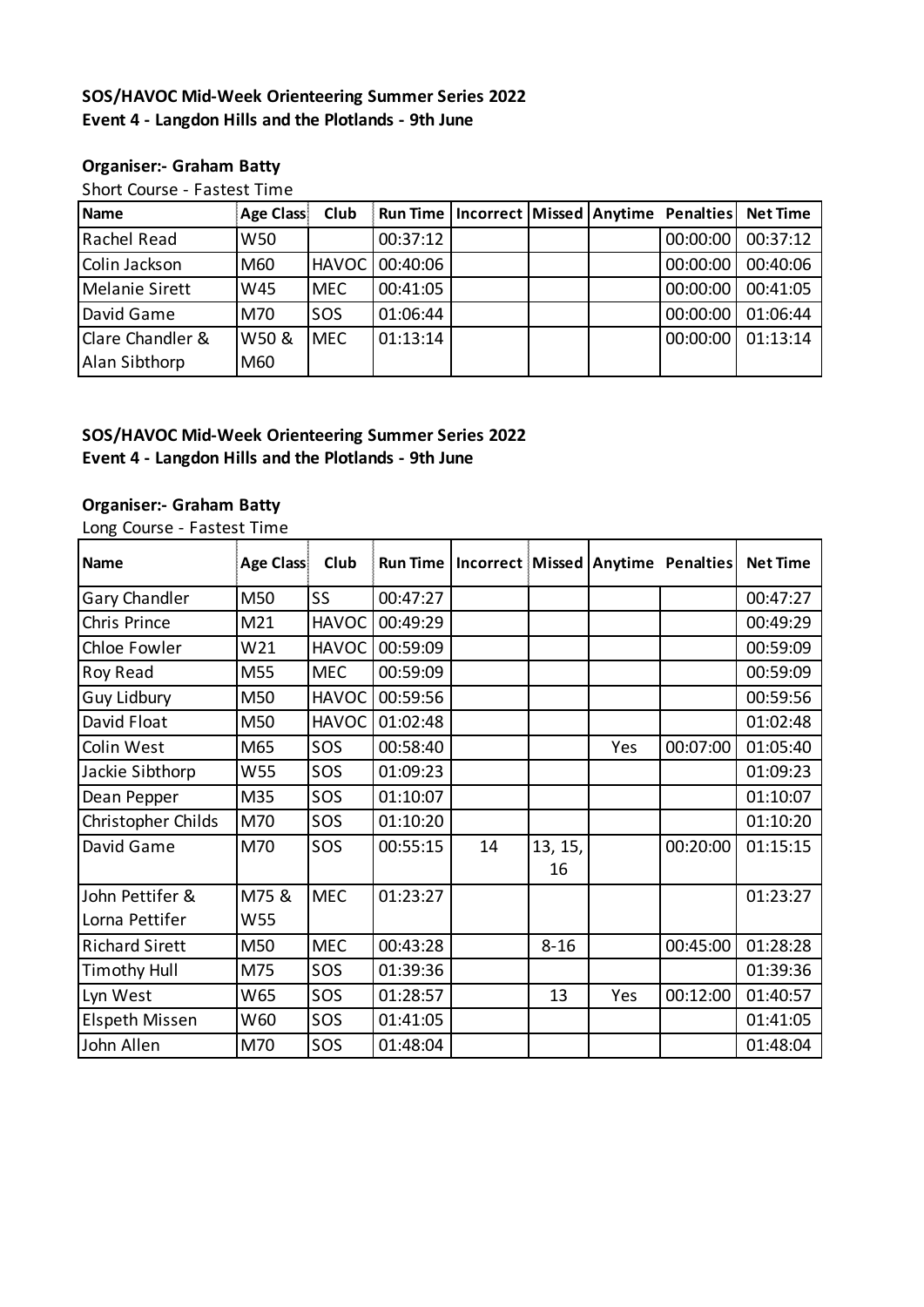### **SOS/HAVOC Mid-Week Orienteering Summer Series 2022 Event 4 - Langdon Hills and the Plotlands - 9th June**

#### **Organiser:- Graham Batty**

Short Course - Handicap Results

| <b>Name</b>           | Age          | Club         | Adjusted    | Handicap | Handicaped | <b>Pts</b> |
|-----------------------|--------------|--------------|-------------|----------|------------|------------|
|                       | <b>Class</b> |              | <b>Time</b> |          | time       |            |
|                       |              |              |             |          | (decimal)  |            |
| Rachel Read           | W50          |              | 37.20       | 75       | 27.90      | 100        |
| Colin Jackson         | M60          | <b>HAVOC</b> | 40.10       | 79       | 31.68      | 88         |
| <b>Melanie Sirett</b> | W45          | <b>MEC</b>   | 41.08       | 80       | 32.87      | 85         |
| David Game            | M70          | SOS          | 66.73       | 72       | 48.05      | 58         |
| Clare Chandler & Alan | M60          | <b>MEC</b>   | 73.23       | 79       | 57.85      | 48         |
| Sibthorp              |              |              |             |          |            |            |

### **SOS/HAVOC Mid-Week Orienteering Summer Series 2022 Event 4 - Langdon Hills and the Plotlands - 9th June**

#### **Organiser:- Graham Batty**

Long Course - Handicap Results

| <b>Name</b>                       | Age          | Club         | Adjusted    | Handicap | Handicaped            | <b>Pts</b> |
|-----------------------------------|--------------|--------------|-------------|----------|-----------------------|------------|
|                                   | <b>Class</b> |              | <b>Time</b> |          | time                  |            |
|                                   |              |              |             |          | (decimal)             |            |
| Gary Chandler                     | M50          | SS           | 47.45       | 86       | 40.81                 | 100        |
| Jackie Sibthorp                   | W55          | SOS          | 69.38       | 70       | 48.57                 | 84         |
| Roy Read                          | M55          | <b>MEC</b>   | 59.15       | 83       | 49.09                 | 83         |
| Chris Prince                      | M21          | <b>HAVOC</b> | 49.48       | 100      | 49.48                 | 82         |
| Colin West                        | M65          | SOS          | 65.67       | 76       | 49.91                 | 82         |
| Christopher Childs                | M70          | SOS          | 70.33       | 72       | 50.64                 | 81         |
| Chloe Fowler                      | W21          | <b>HAVOC</b> | 59.15       | 87       | 51.46                 | 79         |
| Guy Lidbury                       | M50          | <b>HAVOC</b> | 59.93       | 86       | 51.54                 | 79         |
| David Float                       | M50          | <b>HAVOC</b> | 62.80       | 86       | 54.01                 | 76         |
| David Game                        | M70          | SOS          | 75.25       | 72       | $54.18 \, \text{n/c}$ |            |
| John Pettifer & Lorna Pettife W55 |              | <b>MEC</b>   | 83.45       | 70       | 58.42                 | 70         |
| Lyn West                          | W65          | SOS          | 100.95      | 61       | 61.58                 | 66         |
| <b>Timothy Hull</b>               | M75          | SOS          | 99.60       | 66       | 65.74                 | 62         |
| <b>Elspeth Missen</b>             | W60          | SOS          | 101.08      | 66       | 66.72                 | 61         |
| Dean Pepper                       | M35          | SOS          | 70.12       | 97       | 68.01                 | 60         |
| <b>Richard Sirett</b>             | M50          | <b>MEC</b>   | 88.47       | 86       | 76.08                 | 54         |
| John Allen                        | M70          | SOS          | 108.07      | 72       | 77.81                 | 52         |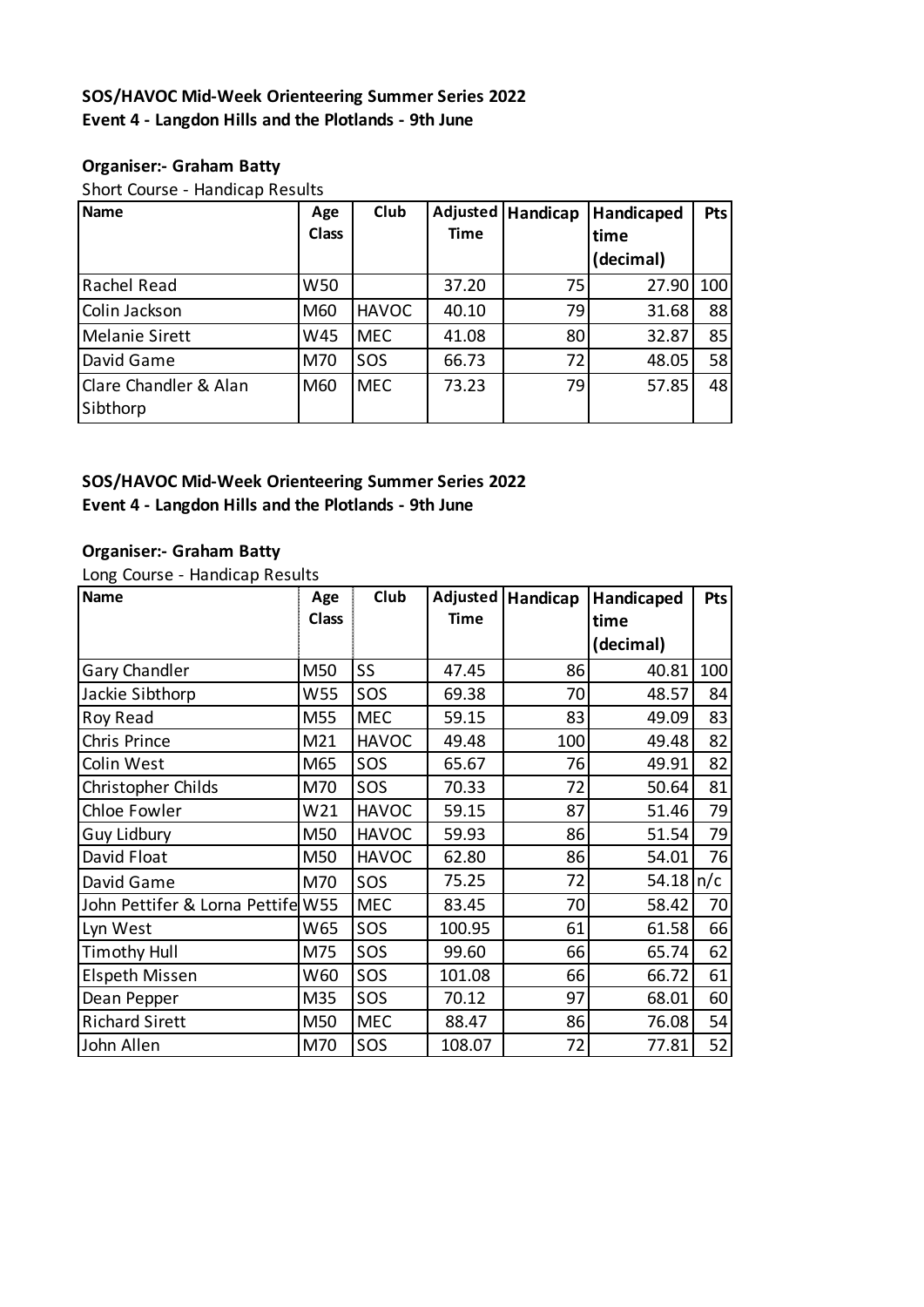# **SOS/HAVOC Mid-Week Orienteering Summer Series 2022 Short Course**

|                       |                 |              | <b>Braintree West</b> | Bentley | Great Baddow | Langdon Hills & The Plotland | LŊ<br>Event! | Event 6 | Event 7 | Event 8 | Best 6 | Map Run | <b>Total</b> |
|-----------------------|-----------------|--------------|-----------------------|---------|--------------|------------------------------|--------------|---------|---------|---------|--------|---------|--------------|
| David Game            | M70             | <b>MEC</b>   | 94                    | 73      | 100          | $\overline{58}$              |              |         |         |         |        | 50      | 375          |
| Melanie Sirett        | W45             | <b>MEC</b>   | 100                   | 93      | 90           | 85                           |              |         |         |         |        |         | 368          |
| Colin Jackson         | M60             | <b>HAVOC</b> | 84                    | 75      | 72           | 88                           |              |         |         |         |        |         | 319          |
| Rachel Read           | W50             |              | 73                    | 93      |              | 100                          |              |         |         |         |        | 50      | 316          |
| Alan Sibthorp         | M60             | <b>MEC</b>   | 66                    | 63      | 53           | 48                           |              |         |         |         |        |         | 230          |
| Graham Batty          | M60             | <b>HAVOC</b> |                       | 81      |              | 100                          |              |         |         |         |        |         | 181          |
| John Carter           | M65             | <b>MEC</b>   | 90                    |         | 82           |                              |              |         |         |         |        |         | 172          |
| Rachel Abbott         | W50             | <b>MEC</b>   | 90                    |         | 82           |                              |              |         |         |         |        |         | 172          |
| Rachel Barford        | W60             | SOS          | 78                    |         | 79           |                              |              |         |         |         |        |         | 157          |
| <b>Wendy Smalley</b>  | W60             | <b>MEC</b>   | 66                    |         | 53           |                              |              |         |         |         |        |         | 119          |
| <b>Clare Chandler</b> | W50             | <b>MEC</b>   |                       |         | 53           | 48                           |              |         |         |         |        |         | 101          |
| Chloe Fowler          | W <sub>21</sub> | <b>HAVOC</b> |                       | 100     |              |                              |              |         |         |         |        |         | 100          |
| Veronica Machin       | W60             | SOS          | 94                    |         |              |                              |              |         |         |         |        |         | 94           |
| Sandra Hayes          | W50             |              |                       |         | 90           |                              |              |         |         |         |        |         | 90           |
| Dale Bennett          | M55             | <b>HAVOC</b> |                       | 84      |              |                              |              |         |         |         |        |         | 84           |
| Sam Boroff            | W50             | SOS          | 78                    |         |              |                              |              |         |         |         |        |         | 78           |
| Amy Lester            | W40             |              | 72                    |         |              |                              |              |         |         |         |        |         | 72           |
| Virginia Willis       | W45             | <b>MEC</b>   | 44                    |         |              |                              |              |         |         |         |        |         | 44           |
| Amy Fairman           | W10             |              |                       |         | 33           |                              |              |         |         |         |        |         | 33           |
| Matt Fairman          | M50             |              |                       |         | 33           |                              |              |         |         |         |        |         | 33           |
| Ruby Fairman          | W14             |              |                       |         | 33           |                              |              |         |         |         |        |         | 33           |
| Sophie Wood           | W14             |              |                       |         | 33           |                              |              |         |         |         |        |         | 33           |

**SOS/HAVOC Mid-Week Orienteering Summer Series 2022 Long Course**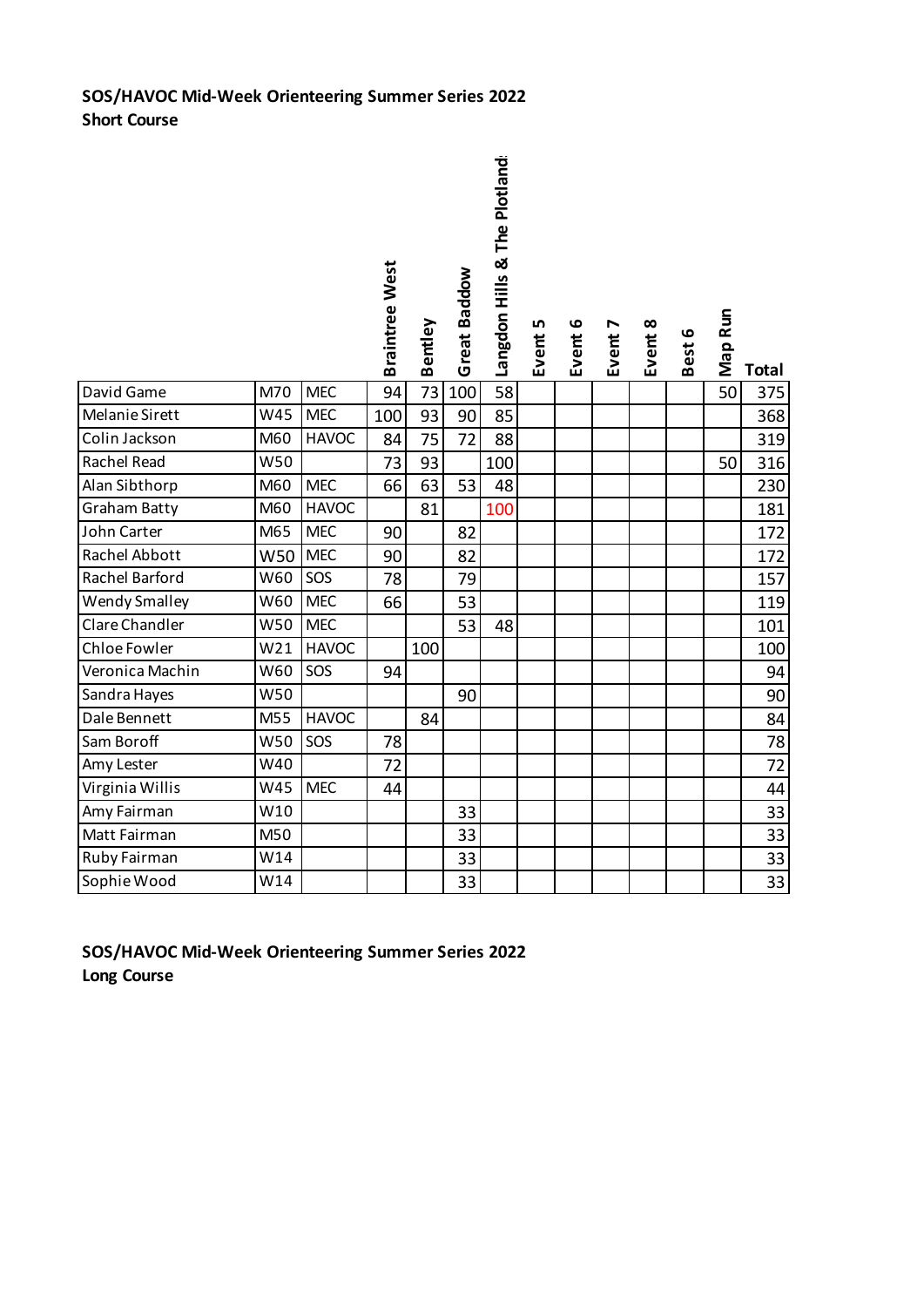|                        |            |              | <b>Braintree West</b> |         | Great Baddow | Langdon Hills & The Plotland: |         |         |         |         |        |         |              |
|------------------------|------------|--------------|-----------------------|---------|--------------|-------------------------------|---------|---------|---------|---------|--------|---------|--------------|
|                        |            |              |                       | Bentley |              |                               | Event 5 | Event 6 | Event 7 | Event 8 | Best 6 | Map Run |              |
|                        |            | SOS          |                       |         |              |                               |         |         |         |         |        |         | <b>Total</b> |
| Colin West             | M65<br>W65 |              | 80                    | 75      | 97           | 82                            |         |         |         |         |        | 50      | 384          |
| Lyn West               |            | SOS          | 92                    | 82      | 92           | 66                            |         |         |         |         |        | 50      | 382          |
| David Float            | M50        | <b>HAVOC</b> | 77                    | 78      | 84           | 76                            |         |         |         |         |        | 50      | 365          |
| Jackie Sibthorp        | W55        | SOS          | 89                    | 88      | 100          | 84                            |         |         |         |         |        |         | 361          |
| <b>Chris Prince</b>    | M21        | <b>HAVOC</b> | 85                    | 73      | 88           | 82                            |         |         |         |         |        |         | 328          |
| Chris Childs           | M70        | SOS          | 76                    | 69      | 79           | 81                            |         |         |         |         |        |         | 305          |
| Gary Chandler          | M50        | SS           |                       | 100     | 100          | 100                           |         |         |         |         |        |         | 300          |
| Lorna Pettifer         | W55        | <b>MEC</b>   | 70                    | 59      | 89           | 70                            |         |         |         |         |        |         | 288          |
| Roy Read               | M55        | <b>MEC</b>   | 96                    | 97      |              | 83                            |         |         |         |         |        |         | 276          |
| <b>Richard Sirett</b>  | M50        | <b>MEC</b>   | 56                    | 69      | 69           | 54                            |         |         |         |         |        |         | 248          |
| Elspeth Missen         | W60        | SOS          | 71                    |         | 79           | 61                            |         |         |         |         |        |         | 211          |
| Dean Pepper            | M35        | <b>MIHHH</b> | 65                    | 72      |              | 60                            |         |         |         |         |        |         | 197          |
| <b>Guy Lidbury</b>     | M50        | <b>HAVOC</b> |                       | 90      |              | 79                            |         |         |         |         |        |         | 169          |
| David Lumby            | M60        | SOS          | 93                    | 74      |              |                               |         |         |         |         |        |         | 167          |
| Kevin Machin           | M60        | SOS          | 72                    |         | 91           |                               |         |         |         |         |        |         | 163          |
| <b>Tim Hull</b>        | M75        | SOS          | 91                    |         |              | 62                            |         |         |         |         |        |         | 153          |
| Scott Maclean          | M45        |              |                       | 67      | 78           |                               |         |         |         |         |        |         | 145          |
| John Pettifer          | M75        | <b>MEC</b>   | 70                    |         |              | 70                            |         |         |         |         |        |         | 140          |
| John Allen             | M70        |              |                       |         | 80           | 52                            |         |         |         |         |        |         | 132          |
| Lynn Higgs             | W60        | <b>MEC</b>   | 45                    |         | 81           |                               |         |         |         |         |        |         | 126          |
| Gary Abbott            | M55        | <b>MEC</b>   | 45                    |         | 81           |                               |         |         |         |         |        |         | 126          |
| Roger Gooding          | M45        | SOS          | 100                   |         |              |                               |         |         |         |         |        |         | 100          |
| <b>Eddie Banks</b>     | M70        | SOS          | 100                   |         |              |                               |         |         |         |         |        |         | 100          |
| Paul Beckett           | M60        | <b>HAVOC</b> |                       | 100     |              |                               |         |         |         |         |        |         | 100          |
| Stephen Borrill        | M50        | <b>WAOC</b>  | 89                    |         |              |                               |         |         |         |         |        |         | 89           |
| Stephen Partridge      | M50        |              |                       |         | 81           |                               |         |         |         |         |        |         | 81           |
| Benjamin Leeds         | M40        |              | 80                    |         |              |                               |         |         |         |         |        |         | 80           |
| Andy Hind              | M50        |              |                       |         | 79           |                               |         |         |         |         |        |         | 79           |
| Chloe Fowler           | W21        | <b>HAVOC</b> |                       |         |              | 79                            |         |         |         |         |        |         | 79           |
| Martin Walker          | M45        |              |                       |         | 74           |                               |         |         |         |         |        |         | 74           |
| Martyn Cosstick-Wright | M21        |              | 72                    |         |              |                               |         |         |         |         |        |         | 72           |
| Emma Morum             | W35        | SOS          | 71                    |         |              |                               |         |         |         |         |        |         | 71           |
| Lucy Walker            | W20        |              |                       |         | 66           |                               |         |         |         |         |        |         | 66           |
| Teresa Wood            | W45        |              |                       |         | 60           |                               |         |         |         |         |        |         | 60           |
| Thomas Wood            | M14        |              |                       |         | 60           |                               |         |         |         |         |        |         | 60           |
| Melissa Dowell         | W55        | <b>CHAC</b>  | 45                    |         |              |                               |         |         |         |         |        |         | 45           |
| Katie Martin           | W40        |              | 45                    |         |              |                               |         |         |         |         |        |         | 45           |

\* Organiser/Planners score 100 points for their event, shown in red

**Plotland:**